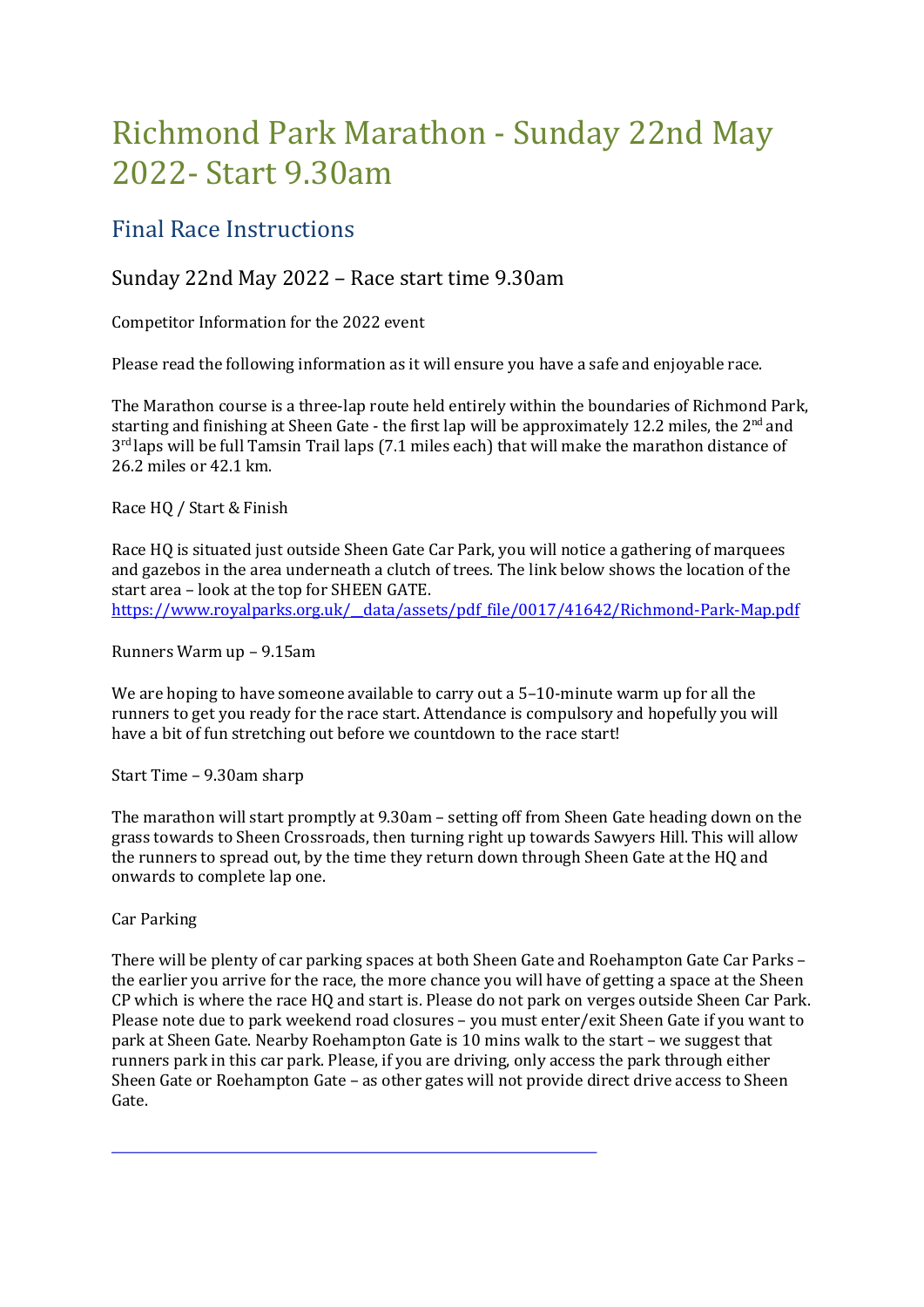#### Registration and Race Packs

Runners will be able to collect their race numbers at registration HQ on the morning of event. There will be a help desk for those who have any queries re numbers, timing chips and require any information or support. Race packs will include your running number (which has chip timing attached) and safety pins.

#### Course Map

Please visit our website at  $[www.1m2go.co.uk](https://www.1m2go.co.uk) to view course Map – we will have a printout of$ race map for you so you can see where the route takes you. We will also have large-scale maps at HQ so you can see the area, route, and terrain of the 26.1 miles. We would urge all runners to familiarise themselves with the route in general from the website, so no wrong turns are made, and official timings will not be affected. There are obviously certain key points of the route where runners will

need to be careful and ensure they follow directions or instructions from marshals or officials. Organisers cannot be held responsible for any incorrect times where runners have not completed

the official course. If you can get a trial run before the event to familiarise yourself with certain parts of the route that would be ideal, but appreciate it will obviously not be possible for many runners.

#### Bag Drop Off

We will also provide a gazebo for bag drops - and your race number will be the same as your bag drop tag. We recommend you do not leave any valuables in these bags to be extra safe. We will have someone looking after baggage throughout the race day. Note: Organisers cannot be held responsible for any belongings or items that may go missing which are stored in the baggage area, however we are aiming to secure this area and have our officials supervise bag drop off and collection.

#### Water Aid Stations

We will provide water aid stations after approximately every 3 miles – so every time you pass Sheen Gate, Broomfield Hill, and Ham Gate, you can take on water and nourishments on offer. We recommend you bring your own gels, but may have some on offer at Sheen Gate, during the second half of the race. If you have a special drink you want to leave at Sheen Gate (passing at 3,12,17 miles) we will leave a special drinks table – please flag and mark up your own drink bottle so you can easily identify and pick up yourself.

A bottle of water and a goody bag will also be provided to all runners at the finish line.

#### First Aid & Communication

KLP MEDICAL are the very best medical support you can have at these marathon events , and we will have once again a significant presence of support medics, both at HQ and mobile paramedics to assist runners with any injuries or illness that may occur. Our marshals and medical support will be connected on the day to ensure we have full communication of the runners and the event whilst inside Richmond Park.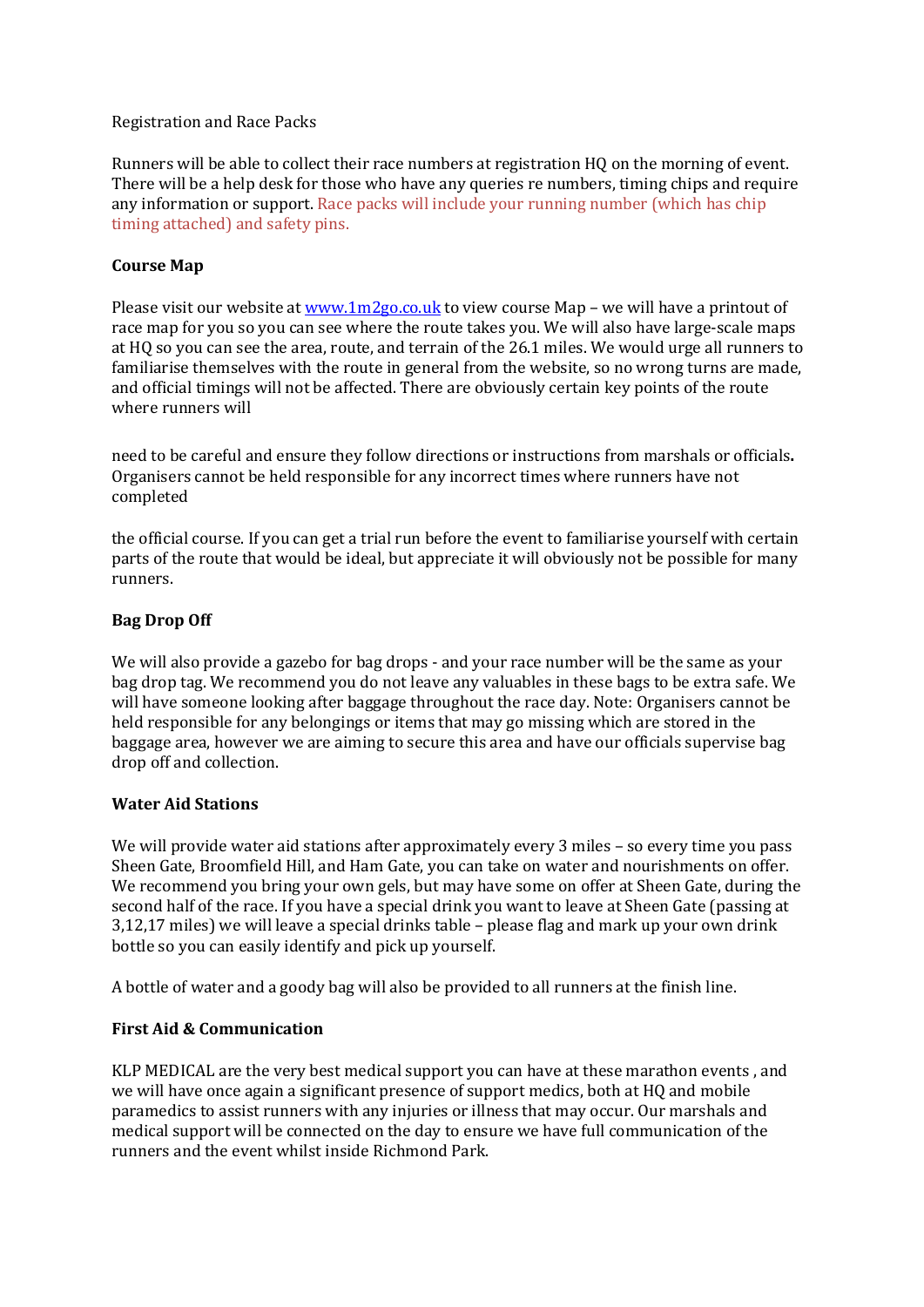#### Toilets

There are toilets situated at all major entrances of Richmond Park – they can be found at Sheen Gate, then clockwise around the park at Roehampton Gate CP, Kingston Gate, Ham Gate and Richmond Gate. We would encourage all marathon runners to use temporary toilets we have provided, as the parks WC located at the entrance of Sheen Gate can get generally busy and sometimes struggle to cope with increased numbers. The Royals parks also charge 20p.... so bring a few coins and a bank card just in case!! We will have a bowl of 20p at HQ just in case you forget to bring a coin – and spend a 20 penny!

#### Mile Markers

There will be individual mile markers along the course – as a basic rule, Start/Sheen HQ first lap is 12 miles, then Sheen Gate second lap (along Tamsin Trail) will be at 19 miles, and then when completed it will be at 26.2 miles.

#### Litter in the Park

Please drop all your litter in the bins or area situated next to the Aid Stations or the many various bins within the park. It is important we leave the park with only our footprints of the running and nothing else, to ensure the beauty and well-being of the park is maintained.

#### Marshals

There will several race marshals and supporters who will be situated at key road junctions, aid stations and the HQ start and finish area. Please do bear in mind they are all giving up their time to support you on race day, and make sure it is both fun and successful – without these people we would not be able to put on the Richmond Park Marathon. I would encourage you to give thanks to our wonderful support team right throughout the day – they will be cheering you on!!

We would also urge all runners to use caution when crossing busy junctions, as marshals do not have rights to stop traffic, but will obviously help runners at certain key points. It is the responsibility of each entrant to ensure care and caution is exercised when crossing roads and junctions within the park to ensure there are no accidents or injuries.

#### Prize Giving and Prizes at the Finish at Sheen Gate HQ.

Upon completion, all marathon runners can collect the following: Every runner will receive a new Richmond Park Marathon medal, a unique Richmond Park Buff, a superb 1m2go Coffee Mug and other goodies. On top of that............the goody bag will contain snacks and drink to help you rehydrate. Race Sweeper will ensure everyone is captured and should finish within the 6.5 hour time limit. We hope to have the Mayor of Richmond on hand to present the prizes and medals.

A race cut off time of 6.5 hours (4.00pm) will be strictly adhered to. Any runners who appear to be unable to complete the distance by then, may be asked to stop and return directly to Sheen Gate HQ. A race sweeper will monitor the slowest runner/s to communicate this with the race directors. We hope as in previous years, all of our runners will safely and successfully complete the distance! Race HQ will be dissembled from 3.30pm onwards.

A Lead bike and rider with hi viz vest will ensure the lead runners follow the correct course throughout the day.